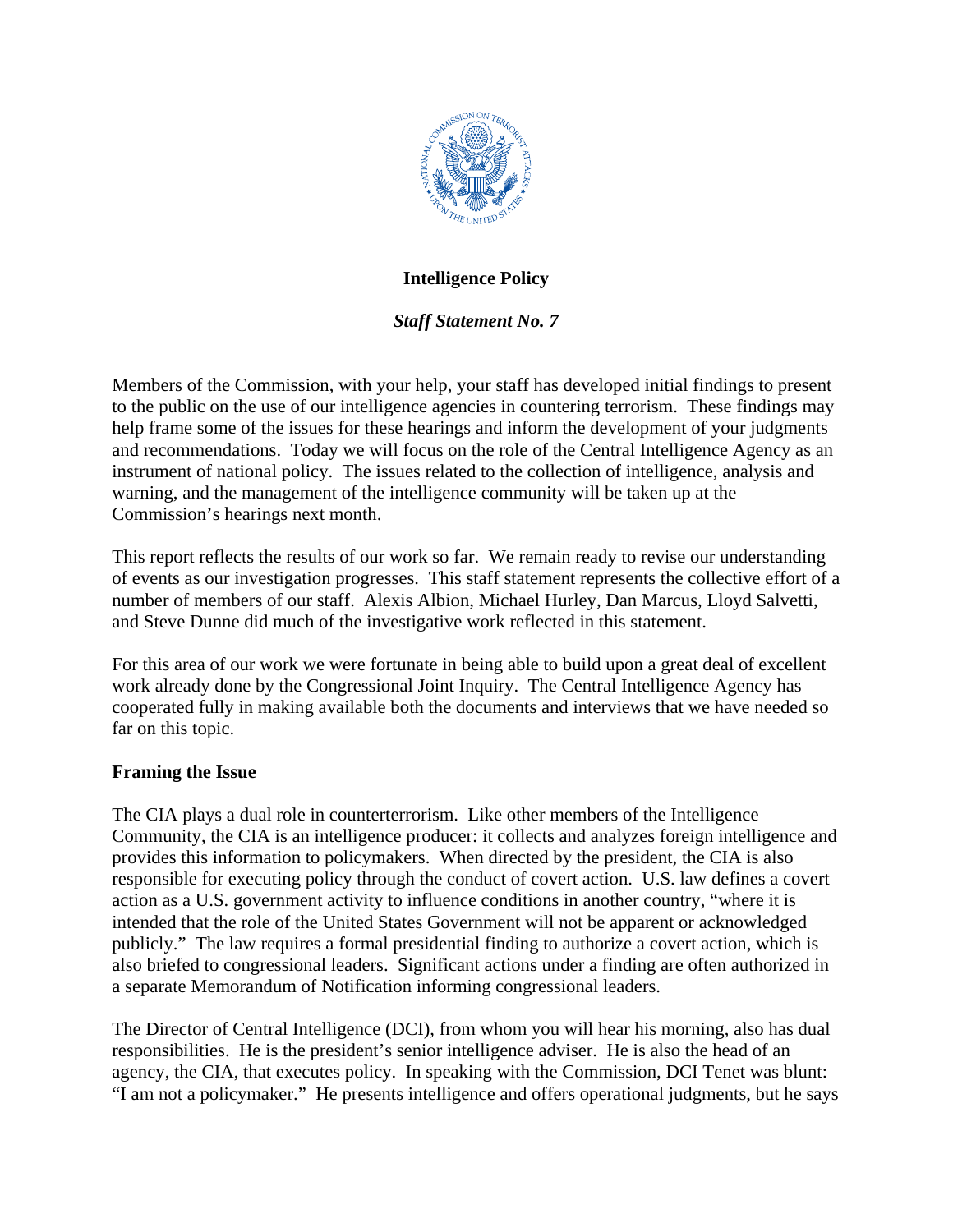it is ultimately up to policymakers to decide how best to use that intelligence. "It is their job to figure out where I fit into their puzzle," Tenet said.

Both the DCI and the Deputy Director for Operations, James Pavitt, invoked lessons learned from the Iran-Contra scandal: the CIA should stay well behind the line separating policymaker from policy implementer. The CIA does not initiate operations unless it is to support a policy directive, said Tenet. For Pavitt, the lesson of Iran-Contra was, "we don't do policy from out here…and you don't want us to."

Yet, as a member of the National Security Council, the DCI is one of a handful of senior officials who advises the president on national security. The DCI's operational judgments can, and did, influence key decisions on the U.S. government's policy toward al Qaeda. As we reported yesterday, the DCI may be designated as the President's envoy for conducting relevant diplomacy with foreign governments, as in the case of Saudi Arabia. In confronting terrorism before 9/11 and today, the DCI was, and is, both the principal analyst of the terrorist enemy and the commander for many operations in the field. Day-to-day conduct of the current war on terrorism is managed principally at CIA headquarters. In the case of al Qaeda, the line between policymaker and policy implementer is hard to discern.

# **Renditions**

Under the presidential directives in the Clinton administration, PDD-39 and PDD-62, the CIA had two main operational responsibilities for combating terrorism—rendition and disruption. PDD-62 remained in effect during the first months of the Bush administration and was still in force on 9/11. These operations are managed out of an Intelligence Community center, the Counterterrorist Center (CTC). Though it includes analysts, the CTC has always given primacy to operations. The director of the CTC effectively reports to the DCI through the CIA's deputy director for operations.

We will first discuss the CIA's support with renditions. In other words, if a terrorist suspect is outside of the United States, the CIA helps to catch and send him to the United States or a third country.

In ordinary criminal cases, the foreign government makes an arrest. The Justice Department and the FBI seeks to extradite the suspect. The State Department facilitates the process.

The world of counterterrorism rarely follows these usual procedures. Overseas officials of CIA, the FBI, and the State Department may locate the person, perhaps using their own sources. If possible, they seek help from a foreign government. Though the FBI is often part of the process, the CIA is usually the major player, building and defining the relationships with the foreign government intelligence agencies and internal security services.

The CIA often plays an active role, sometimes calling upon the support of other agencies for logistical or transportation assistance. Director Tenet has publicly testified that 70 terrorists were rendered and brought to justice before 9/11.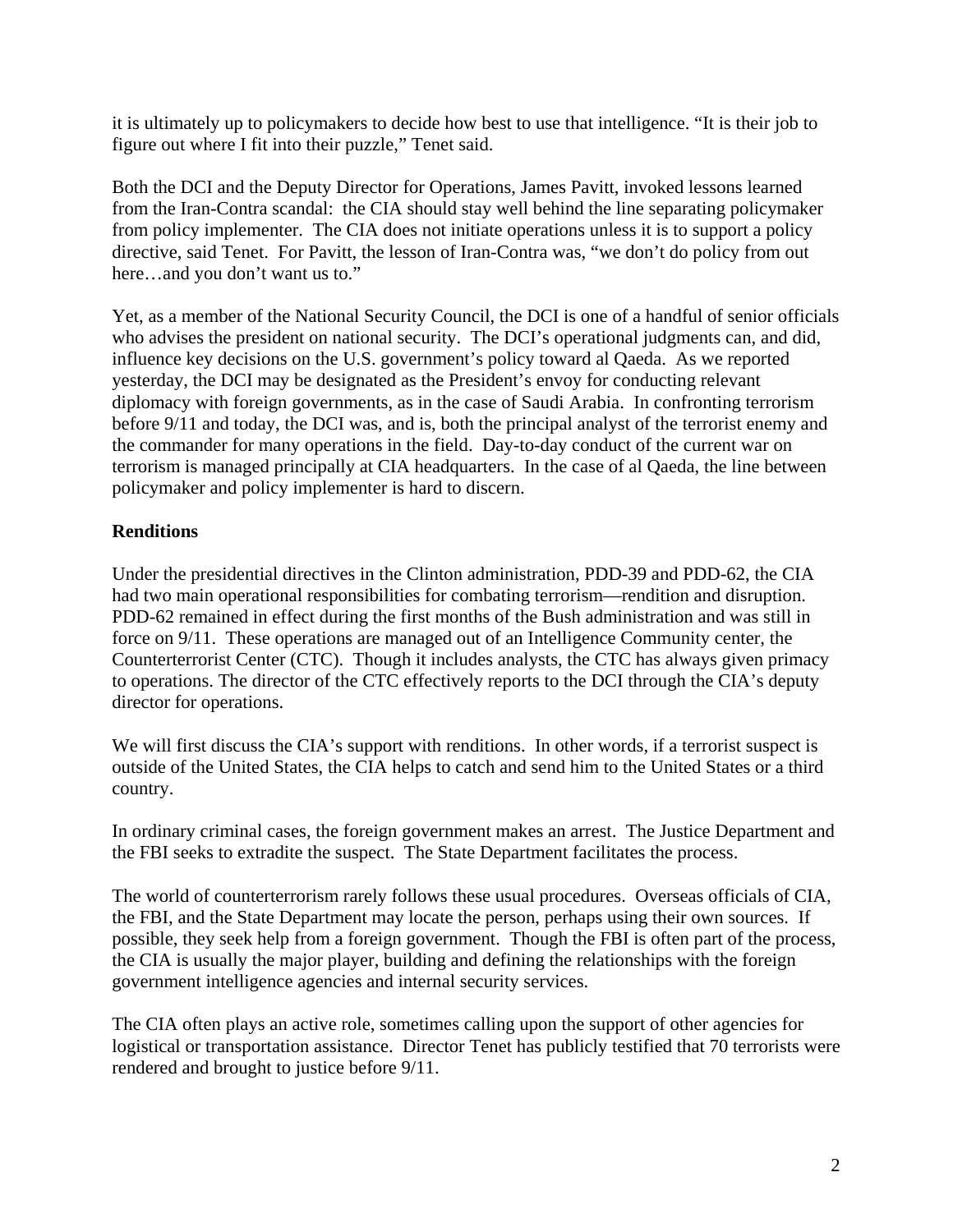These activities could only achieve so much. In countries where the CIA did not have cooperative relationships with local security services, the rendition strategy often failed. In at least two such cases when the CIA decided to seek the assistance of the host country, the target may have been tipped off and escaped. In the case of Bin Ladin, the United States had no diplomatic or intelligence officers living and working in Afghanistan. Nor was the Taliban regime inclined to cooperate. The CIA would have to look for other ways to bring Bin Ladin to justice.

# **Disruptions**

Under the relevant directive of the Clinton administration, foreign terrorists who posed a credible threat to the United States were subject to "preemption and disruption" abroad, consistent with U.S. laws. The CIA had the lead. Where terrorists could not be brought to justice in the United States or a third country, the CIA could try to disrupt their operations, attacking the cells of al Qaeda operatives or affiliated groups. In 1996, the CTC devised an innovative strategy combining intelligence and law enforcement tools to disrupt terrorist activity around the world. That strategy encouraged foreign intelligence services to make creative use of laws already in place to investigate, detain, and otherwise harass known or suspected terrorists.

Disruptions of suspected terrorist cells thwarted numerous plots against American interests abroad, particularly during high threat periods. After the Embassy bombings of 1998 the U.S. government disrupted planned attacks against at least one American embassy, in Albania. In late 1999 preceding the Millennium celebrations, the activities of 21 individuals were disrupted in eight countries. In two subsequent phases of intensive threat reporting—the Ramadan period in late 2000, and the summer prior to 9/11—the CIA again went into what the DCI described as "Millennium threat mode," engaging with foreign liaison and disrupting operations around the world. At least one planned terrorist attack in Europe may have been successfully disrupted during the summer of 2001. Renditions and disruptions continued as an important component of U.S. counterterrorism policy throughout the period leading up to 9/11. They are still widely used today.

## **Using Covert Action in Afghanistan**

To disrupt Usama Bin Ladin himself or his base in Afghanistan, a very different strategy of disruption would have to be developed. In 1996, as an organizational experiment undertaken with seed money, the CTC created a special "Issue Station" devoted exclusively to Bin Ladin. Bin Ladin was then still in Sudan and was considered by the CIA to be a terrorist financier. The original name of the station was "TFL," for terrorist financial links. The Bin Ladin (UBL) Station was not a response to new intelligence, but reflected interest in and concern about Bin Ladin's connections.

The CIA believed that Bin Ladin's move to Afghanistan in May 1996 might be a fortunate development. The CIA knew the ground in Afghanistan, as its officers had worked with indigenous tribal forces during the war against the Soviet Union. The CIA definitely had a lucky break when a former associate of Bin Ladin walked into a U.S. embassy abroad and provided an abundance of information about the organization. These revelations were corroborated by other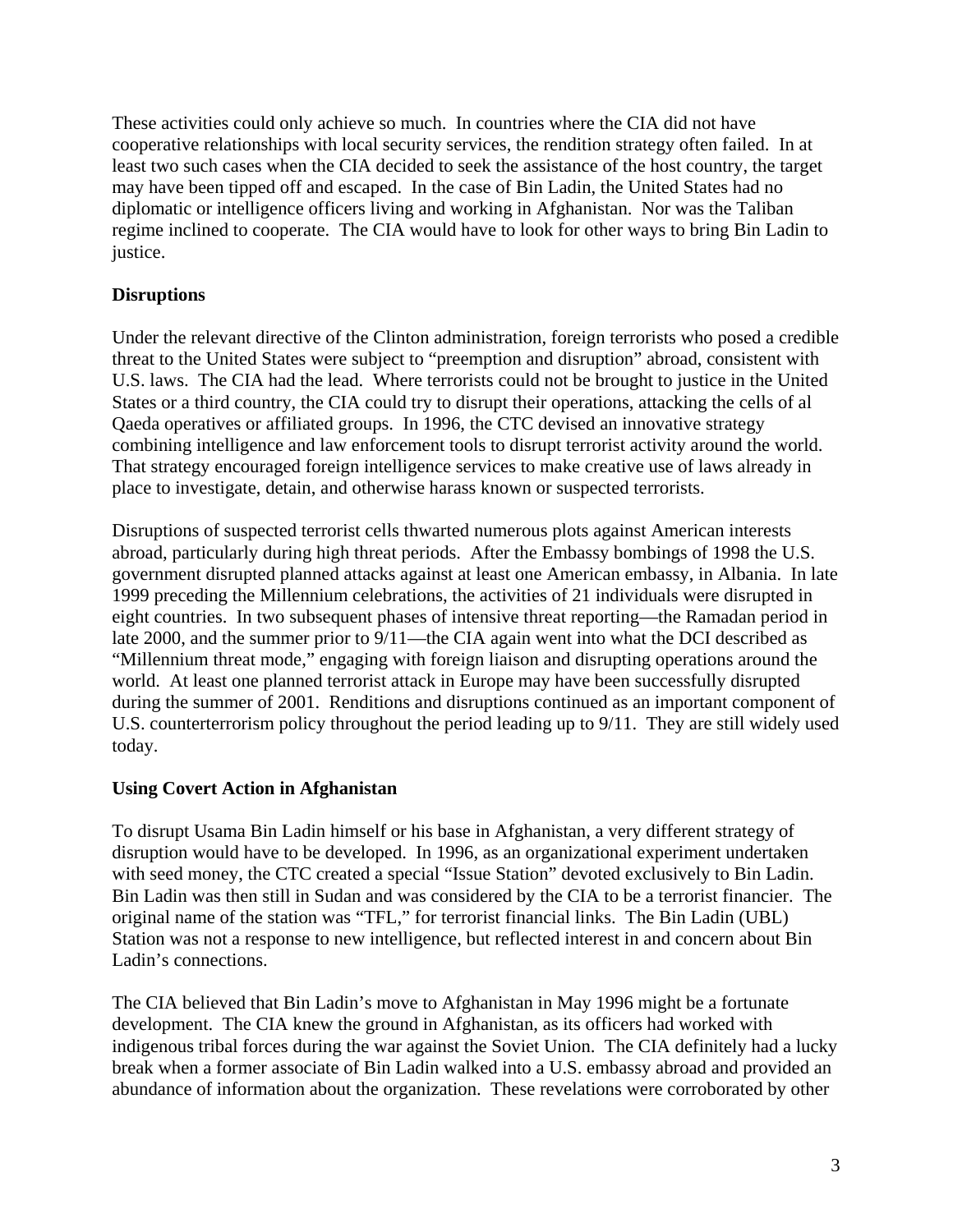intelligence. By early 1997, the UBL Station knew that Bin Ladin was not just a financier but an organizer of terrorist activity. It knew that al Qaeda had a military committee planning operations against U.S. interests worldwide and was actively trying to obtain nuclear material. Although this information was disseminated in many reports, the unit's sense of alarm about Bin Ladin was not widely shared or understood within the intelligence and policy communities. Employees in the unit told us they felt their zeal attracted ridicule from their peers.

In 1997 CIA headquarters authorized U.S. officials to begin developing a network of agents to gather intelligence inside Afghanistan about Bin Ladin and his organization and prepare a plan to capture him. By 1998 DCI Tenet was giving considerable personal attention to the UBL threat.

Since its inception, the UBL Station had been working on a covert action plan to capture Bin Ladin and bring him to justice. The plan had been elaborately developed by the spring of 1998. Its final variant in this period used Afghan tribal fighters recruited by the CIA to assault a terrorist compound where Bin Ladin might be found, capture him if possible, and take him to a location where he could be picked up and transported to the United States. Though the plan had dedicated proponents in the UBL unit and was discussed for months among top policymakers, all of CIA's leadership, and a key official in the field, agreed that the odds of failure were too high. They did not recommend it for approval by the White House.

After the East Africa bombings, President Clinton signed successive authorizations for the CIA to undertake offensive operations in Afghanistan against Bin Ladin. Each new document responded to an opportunity to use local forces from various countries against Bin Ladin himself, and later his principal lieutenants. These were authorizations for the conduct of operations in which people on both sides could be killed. Policymakers devoted careful attention to crafting these sensitive and closely held documents.

In accordance with these authorities, the CIA developed successive covert action programs using particular indigenous groups, or proxies, who might be able to operate in different parts of Afghanistan. These proxies would also try to provide intelligence on Bin Ladin and his organization, with an eye to finding Bin Ladin and then ambushing him if the opportunity arose.

The CIA's Afghan assets reported on about half a dozen occasions before 9/11 that they had considered attacking Bin Ladin, usually as he traveled in his convoy along the rough Afghan roads. Each time, the operation was reportedly aborted. Several times the Afghans said that Bin Ladin had taken a different route than expected. On one occasion security was said to be too tight to capture him. Another time they heard women and children's voices from inside the convoy and abandoned the assault for fear of killing innocents, in accordance with CIA guidelines.

## *The Plan*

As time passed, morale in the UBL unit sagged. The former deputy chief told the Joint Inquiry that they felt like they were "buying time," trying to stop UBL and "disrupting al Qaeda members until military force could be used." In June 1999 National Security Adviser Berger reported to President Clinton that covert action efforts against Bin Ladin had not been fruitful.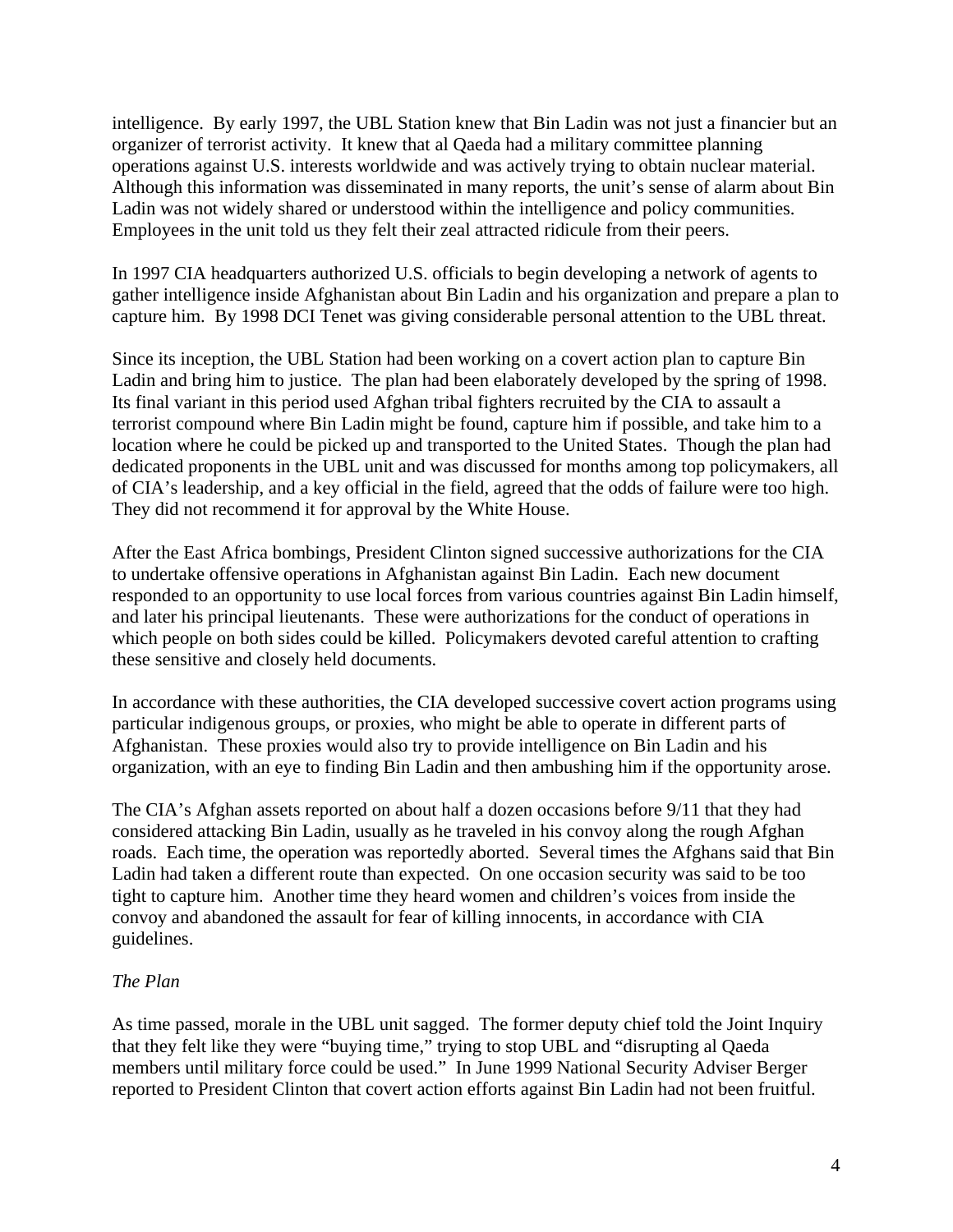In the summer of 1999 new leaders arrived at the CTC and the UBL unit. The new director of CTC was Cofer Black. He and his aides worked on a new operational strategy for going after al Qaeda. The focus was on getting better intelligence. They proposed a shift from reliance on the Afghan proxies alone to an effort to create the CIA's own sources. They called the new strategy simply, "The Plan." CTC devised a program for hiring and training better officers with counterterrorism skills, recruiting more assets, and trying to penetrate al Qaeda directly. The Plan also aimed to close up gaps in intelligence collection within Afghanistan, by enhancing technical collection and recruiting forces capable of tracking and capturing Bin Ladin wherever he might travel. The Plan also proposed increasing contacts between the CIA and the Northern Alliance rebels fighting the Taliban.

### *The Predator*

The Plan resulted in increased reporting on al Qaeda. Still, going into the year 2000, the CIA had never laid American eyes on Bin Ladin in Afghanistan. President Clinton prodded his advisers to do better. NSC Counterterrorism Coordinator Richard Clarke helped Assistant DCI for Collection Charles Allen and Vice Admiral Scott Fry of the Joint Staff work together on the military's ongoing efforts to develop new collection capabilities inside Afghanistan. With the NSC staff's backing, the CTC and the military came up with a proposal to fly an unmanned drone called the Predator over Afghanistan to survey the territory below and relay video footage. That information, the White House hoped, could either boost U.S. knowledge of al Qaeda or be used to kill Bin Ladin with a cruise missile. The Predator had performed well in the recent Kosovo conflict, where it spotted Serb troop concentrations. The aircraft is slow and small, but it is hard to see and intercept.

Assistant DCI Allen said that the CIA's senior management was originally reluctant to go ahead with the Predator program, adding that "it was a bloody struggle." But the NSC staff was firm, and the CIA agreed to fly the Predator as a trial concept. Drones were flown successfully over Afghanistan 16 times in fall 2000. At least twice the Predator saw a security detail around a tall man in a white robe whom some analysts determined was probably Bin Ladin. The Predator was spotted by Taliban forces. They were unable to intercept it, but the Afghan press service publicized the discovery of a strange aircraft that it speculated might be looking for Bin Ladin. When winter weather prevented the Predator from flying during the remainder of 2000, the CTC looked forward to resuming flights in 2001.

#### *U.S.S. Cole*

When the American destroyer, the *U.S.S. Cole*, was bombed in Yemen in October 2000, al Qaeda was immediately suspected of having struck again. The CTC developed an offensive initiative for Afghanistan, regardless of policy or financial constraints—it was called the "Blue Sky memo." In December 2000, the CIA sent this to the NSC staff. The memo recommended increased support to anti-Taliban groups and to proxies who might ambush Bin Ladin. The CTC also proposed a major effort to back Northern Alliance forces in order to stave off the Taliban army and tie down al Qaeda fighters, thereby hindering terrorist activities elsewhere. No action was taken on these ideas in the few remaining weeks of the Clinton administration. The "Blue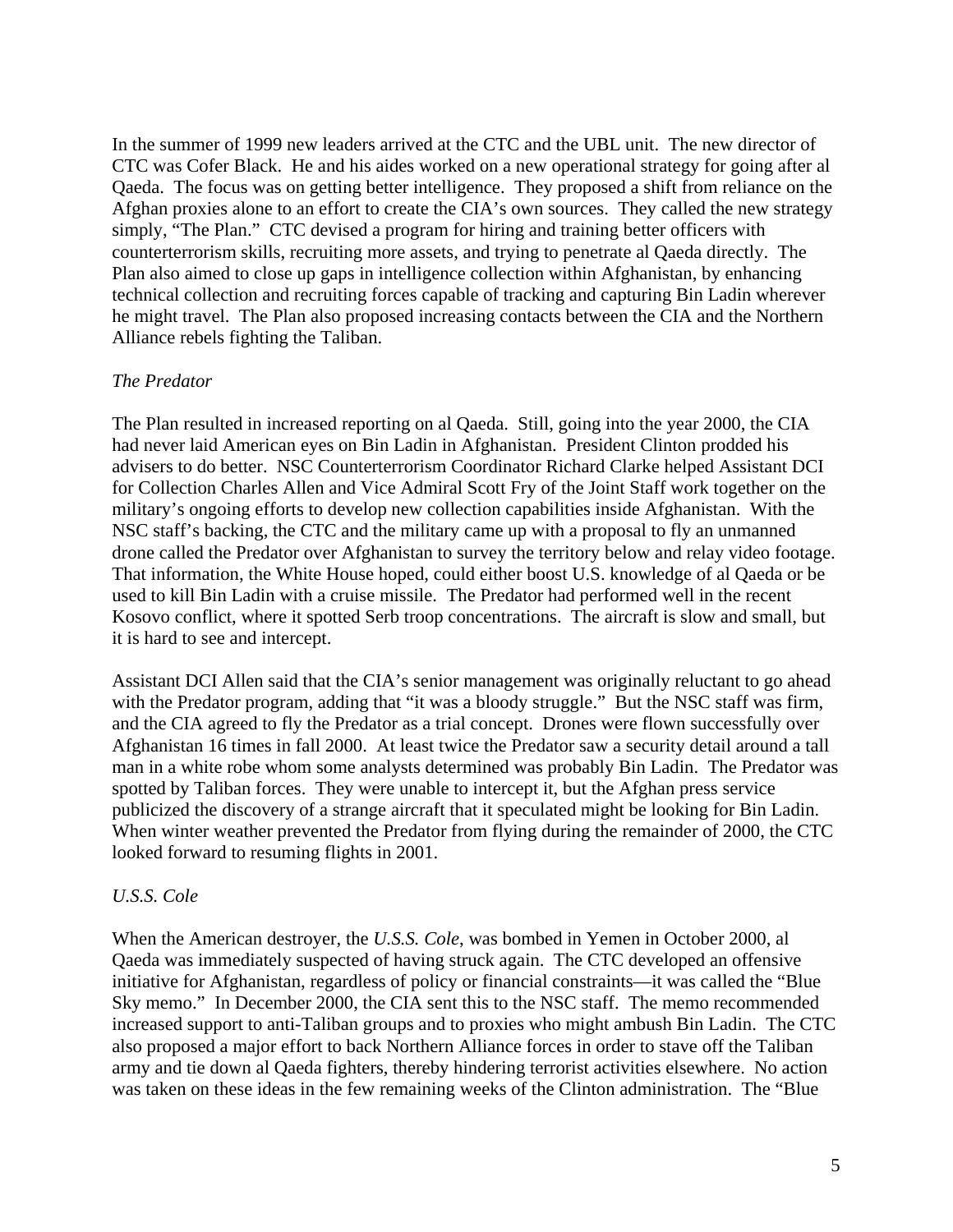Sky" memo itself was not apparently discussed with the incoming top Bush administration officials during the transition. The CTC began pressing these proposals after the new team took office.

### **The Bush Administration**

The CIA briefed President-elect George W. Bush and incoming national security officials on covert action programs in Afghanistan. Deputy DCI McLaughlin said that he walked through the elements of the al Qaeda problem with National Security Adviser Condoleezza Rice, including an explanation of the special authorities signed by President Clinton. DCI Tenet and Deputy Director for Operations Pavitt gave an intelligence briefing to President-elect Bush, Vice President-elect Cheney, and Dr. Rice, which included the topic of al Qaeda. Pavitt recalled conveying that Bin Ladin was one of the gravest threats to the country. President-elect Bush asked whether killing Bin Ladin would end the problem. Pavitt said he and the DCI answered that killing Bin Ladin would have an impact but not stop the threat. CIA later provided more formal assessments to the White House reiterating that conclusion. It added that the only longterm way to deal with the threat was to end al Qaeda's ability to use Afghanistan as a sanctuary for its operations.

### *Arming Predator*

During fall 2000, Clarke and other counterterrorism officials learned of a promising and energetic Air Force effort that was already trying to arm the Predator with missiles. Clarke and Assistant DCI Allen urged flying the reconnaissance version of the Predator in the spring, as soon as the weather improved, and using the armed Predator against Bin Ladin as soon as possible.

DCI Tenet, supported by military officers in the Joint Staff, balked at this plan. They did not want to go ahead with reconnaissance flights alone and argued for waiting until the armed version was ready before flying Predator again at all. Given the experience in the fall of 2000, they worried that flying the reconnaissance version would forfeit the element of surprise for the armed Predator. They also feared one of these scarce aircraft might be shot down, since Taliban radar had previously tracked it, forcing it into a more vulnerable flight path. They also contended that there were not enough Predators to be able to conduct reconnaissance flights over Afghanistan and still have aircraft left over for the testing then underway in the United States to develop the armed version.

Clarke believed that these arguments were stalling tactics by CIA's risk-averse Directorate of Operations. He wanted the reconnaissance flights to begin on their own both for collection and to allow for possible strikes with other military forces. He thought the reconnaissance flights could be conducted with fewer aircraft than had been used in 2000, so that testing on the armed version might continue.

DCI Tenet's position prevailed. The reconnaissance flights were deferred while work continued on the armed version.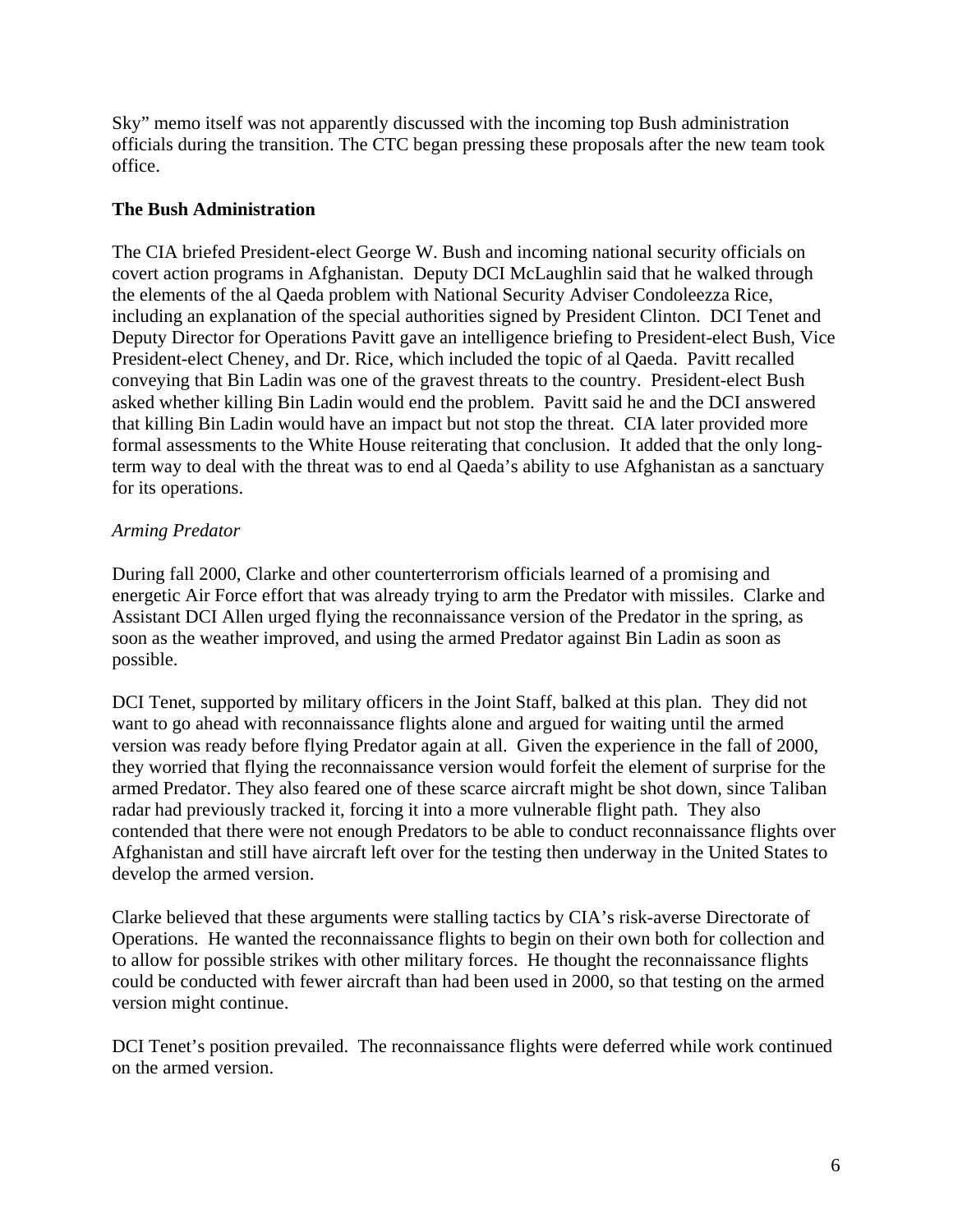The armed Predator was being readied at an accelerated pace during 2001. The Air Force officials who managed the program told us that the policy arguments, including quarrels about who would pay for the aircraft, had no effect on their timetable for operations. The timetable was instead driven by a variety of technical issues. A program that would ordinarily have taken years was, they said, finished in months; they were "throwing out the books on the normal acquisition process just to press on and get it done." In July, Deputy National Security Adviser Stephen Hadley ordered that the armed Predator be ready by September 1. CIA officials supported these accelerated efforts. The Air Force program manager told us that they were still resolving technical issues as of 9/11, and "we just took what we had and deployed it."

Meanwhile policymakers were arguing about the unprecedented step of creating a missile system for use by an agency outside of the Department of Defense. DCI Tenet was concerned.

At a meeting of NSC principals on September 4, National Security Adviser Rice summarized a consensus that the armed Predator was not ready, but that the capability was needed. The group left open issues related to command and control. In the meantime, the Principals Committee agreed the CIA should consider going ahead with flying reconnaissance missions with the Predator. Shortly after the meeting, DCI Tenet agreed to proceed with such flights.

### *Developing a New Strategy*

In March 2001, National Security Adviser Rice tasked DCI Tenet to draw up a new document on covert action authorities for Afghanistan that would consolidate existing authorities and add new, broader ones. DCI Tenet presented these draft documents to Deputy National Security Adviser Hadley later that month, but observed that ordinarily policy should be developed first and then the authorities should be devised to implement the policy, rather than doing it the other way around. Hadley agreed and, with Rice's evident approval, the draft authorities were put aside until the new administration had finished determining what its new policies would be for al Qaeda, Afghanistan, and Pakistan.

This policy review apparently began in March and continued throughout the spring and summer of 2001. At the end of May, National Security Adviser Rice met with DCI Tenet and their counterterrorism experts. She asked about "taking the offensive" against al Qaeda, and asked Clark and the CTC chief Cofer Black to develop a full range of options. A plan for a larger covert action effort was a major component of the new al Qaeda strategy, codified in a draft presidential directive that was first circulated in early June. The emerging covert action plan built upon ideas the CIA and Clarke had been working on since December 2000. A notable change was that Rice and Hadley wanted to place less emphasis on the Northern Alliance, and more on anti-Taliban Pashtuns. Clarke was impatient to get at least some money to the Northern Alliance right away in order to keep them in the fight.

Meanwhile, the Intelligence Community began to receive its greatest volume of threat reporting since the Millennium plot. By late July, there were indications of multiple, possibly catastrophic, terrorist attacks being planned against American interests overseas. The CTC identified 30 possible overseas targets and launched disruption operations around the world.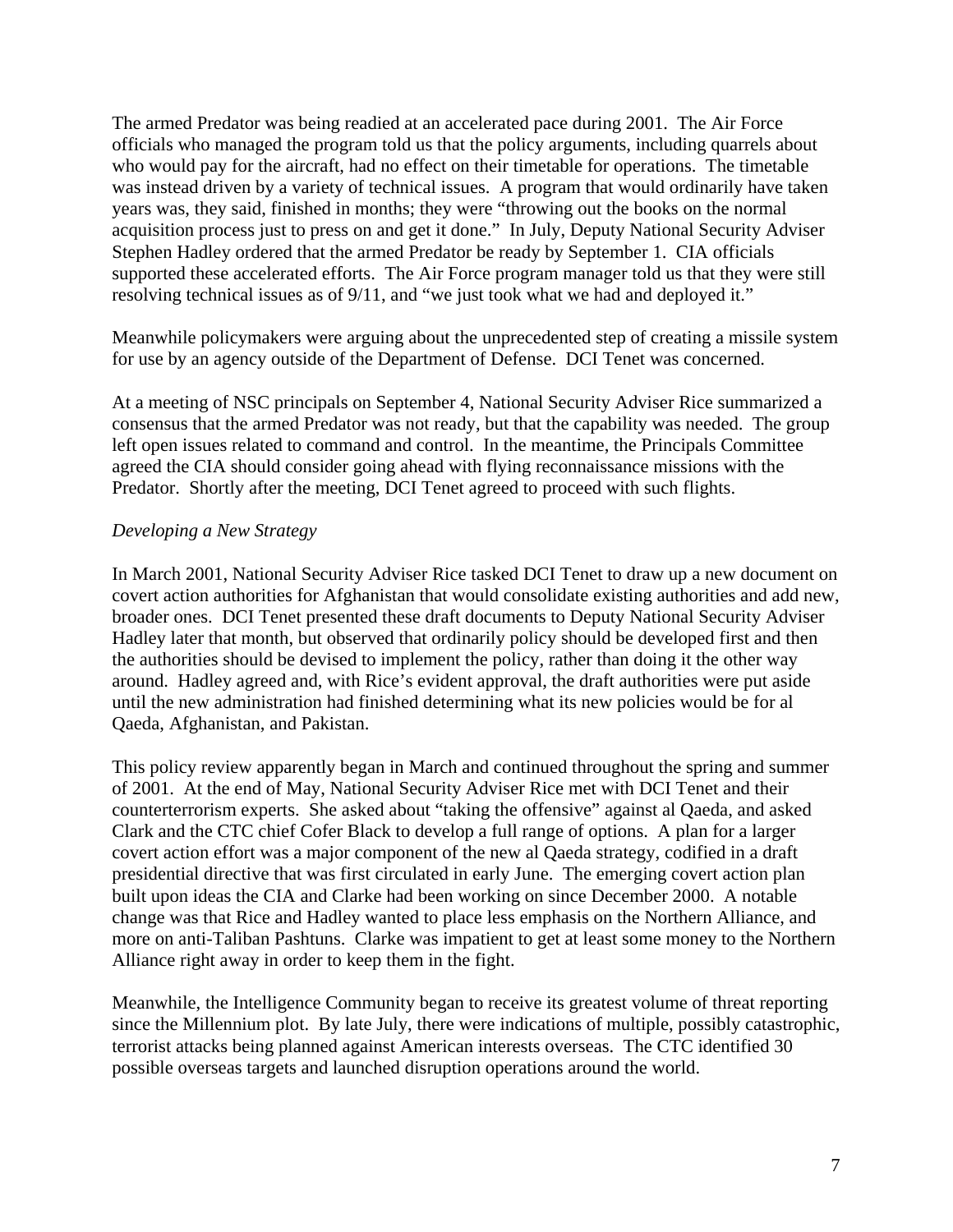Some CIA officials expressed frustration about the pace of policymaking during the stressful summer of 2001. Although Tenet said he thought the policy machinery was working in what he called a rather orderly fashion, Deputy DCI McLaughlin told us he felt a great tension especially in June and July 2001—between the new administration's need to understand these issues and his sense that this was a matter of great urgency. Officials, including McLaughlin, were also frustrated when some policymakers, who had not lived through such threat surges before, questioned the validity of the intelligence or wondered if it was disinformation, though they were persuaded once they probed it. Two veteran CTC officers who were deeply involved in UBL issues were so worried about an impending disaster that one of them told us that they considered resigning and going public with their concerns. DCI Tenet, who was briefing the President and his top advisers daily, told us that his sense was that officials at the White House had grasped the sense of urgency he was communicating to them.

By early August, DCI Tenet said that intelligence suggested that whatever terrorist activity might have been originally planned had been delayed. At the same time, the Deputies Committee reached a consensus on a new Afghan policy, paving the way for Northern Alliance aid. NSC principals apparently endorsed the new presidential directive on al Qaeda at their meeting on September 4.

On September 10, Deputy National Security Adviser Hadley formally tasked DCI Tenet to draw up new draft authorities for the broad covert action program envisioned in that directive, including significant additional funding and involving Pashtun elements as well as the Northern Alliance. Hadley also asked Tenet to include a separate section in these new authorities authorizing a further range of covert action activities to disrupt command-and-control elements of al Qaeda.

Events would, of course, overtake this tasking. Within days of the September 11 attacks, a new counterterrorism policy was in place.

## **Key Issue Areas**

The story of CIA activities before 9/11 brings up a number of key issues for considering how policymakers made use of covert capabilities for attacking Bin Ladin. These issues include the CIA's authorities and capabilities for going after Bin Ladin in Afghanistan.

# *Capture or Kill?*

Many CIA officers, including Deputy Director for Operations Pavitt, have criticized policymakers for not giving the CIA authorities to conduct effective operations against Bin Ladin. This issue manifests itself in a debate about the scope of the covert actions in Afghanistan authorized by President Clinton. NSC staff and CIA officials differ starkly here.

Senior NSC staff members told us they believed the president's intent was clear: he wanted Bin Ladin dead. On successive occasions, President Clinton issued authorities instructing the CIA to use its proxies to capture or assault Bin Ladin and his lieutenants in operations in which they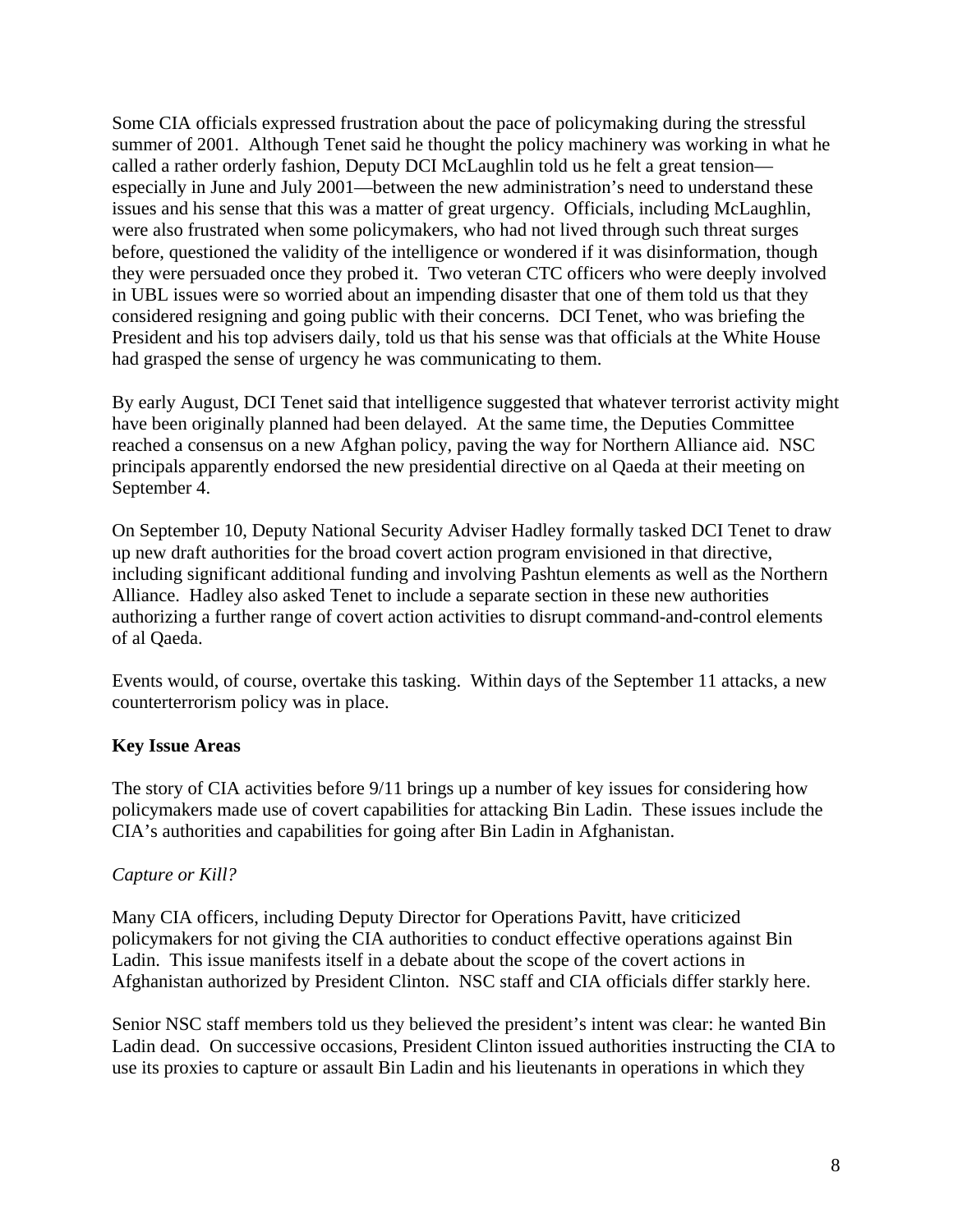might be killed. The instructions, except in one defined contingency, were to capture Bin Ladin if possible.

Senior legal advisers in the Clinton administration agreed that, under the law of armed conflict, killing a person who posed an imminent threat to the United States was an act of self-defense, not an assassination. As former National Security Adviser Berger explained, if we wanted to kill Bin Ladin with cruise missiles, why would we not want to kill him with covert action? Clarke's recollection is the same.

But if the policymakers believed their intent was clear, every CIA official interviewed on this topic by the Commission, from DCI Tenet to the official who actually briefed the agents in the field, told us they heard a different message. What the United States would let the military do is quite different, Tenet said, from the rules that govern covert action by the CIA. CIA senior managers, operators, and lawyers uniformly said that they read the relevant authorities signed by President Clinton as instructing them to try to capture Bin Ladin, except in the defined contingency. They believed that the only acceptable context for killing Bin Ladin was a credible capture operation.

"We always talked about how much easier it would have been to kill him," a former chief of the UBL Station said. Working-level CIA officers said they were frustrated by what they saw as the policy restraints of having to instruct their assets to mount a capture operation. When Northern Alliance leader Massoud was briefed on the carefully worded instructions for him, the briefer recalls that Massoud laughed and said, "You Americans are crazy. You guys never change."

To further cloud the picture, two senior CIA officers told us they would have been morally and practically opposed to getting CIA into what might look like an assassination. One of them, a former CTC chief, said he would have refused an order to directly kill Bin Ladin.

Where NSC staff and CIA officials agree is that no one at CIA, including Tenet and Pavitt, ever complained to the White House that the authorities were restrictive or unclear. Berger told us: "If there was ever any confusion, it was never conveyed to me or the President by the DCI or anybody else."

#### *The Trouble with Proxies*

Senior CIA officials were cautious about engaging U.S. personnel within Afghanistan. CIA officers faced enormous dangers in Afghanistan, a large, desolate country in the midst of a civil war, where there were no reliable means for either inserting or extracting personnel. They did, however, take on significant risk. CIA teams penetrated deep into Afghanistan on numerous occasions before 9/11—for example, to evaluate airfields suitable for capture operations. These were hazardous missions: officers flew through mountainous terrain on rickety helicopters exposed to missile attack from the ground. CIA personnel continued these missions over the course of the next year, and on each occasion risked their lives.

But reluctance to authorize direct action by CIA personnel against Bin Ladin inside the Afghanistan sanctuary led policymakers to rely on local forces, or proxies. These groups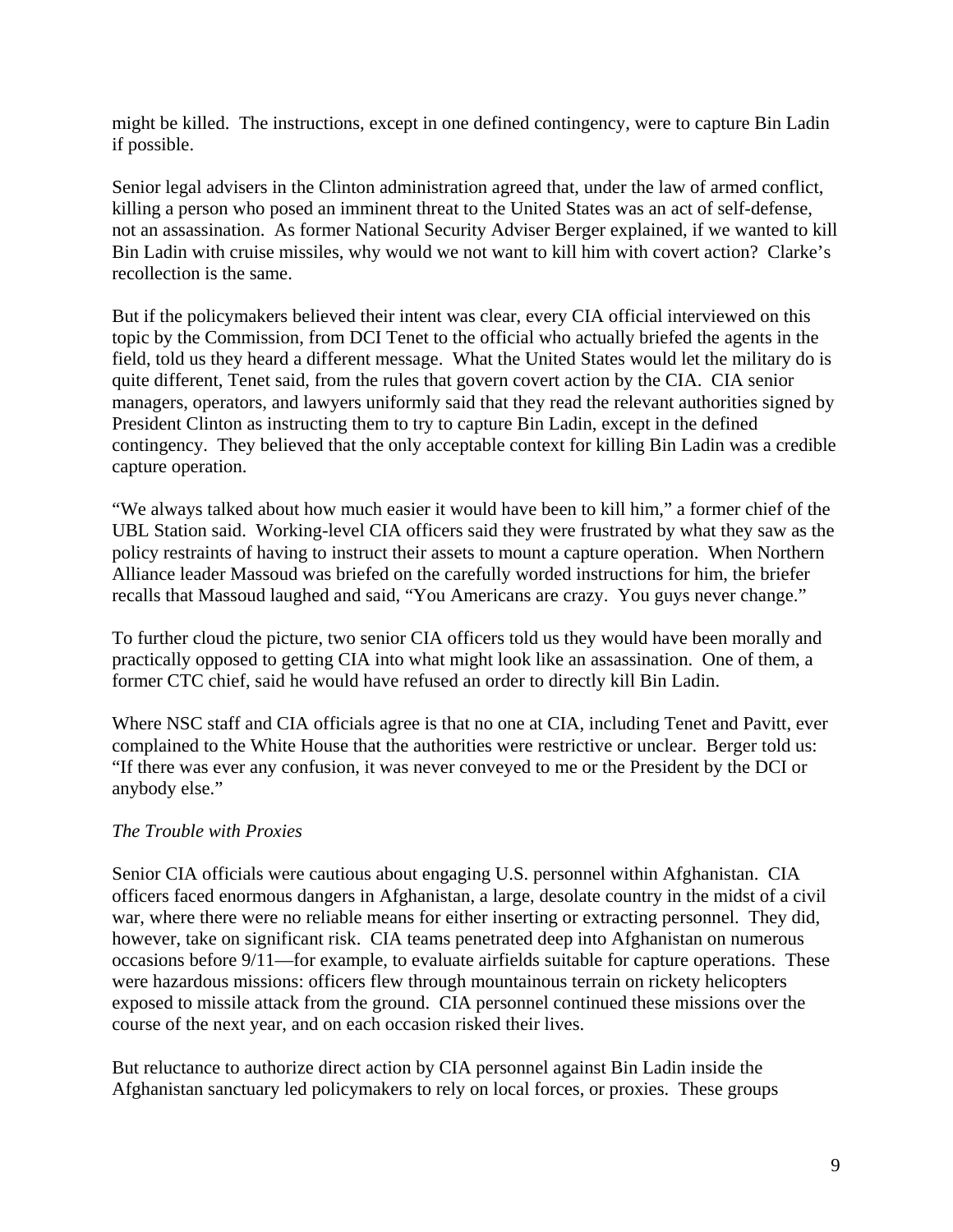provided intelligence on Bin Ladin's location and on al Qaeda forces and training camps; they also were asked to conduct operations to capture Bin Ladin.

For covert action programs, proxies meant problems. First, proxies tend to tell those who pay them what they want to hear. The CIA employs many means to test and verify the truth of the intelligence its agents provide, but these tests are not foolproof. Second, a strategy emphasizing proxies takes significant time to produce the desired results. Proxy forces invariably need training and instruction to carry out operations.

Both these factors bedeviled the CIA's use of proxy forces in Afghanistan before 9/11. The most widely used forces were tribal fighters with whom CIA officers had established relations dating back over a decade to the jihad against Soviet occupation. CIA officers dealing with these tribal fighters had some confidence in their ability to target Bin Ladin.

These agents collected valuable intelligence at great personal risk. Yet when it came to their ability to conduct paramilitary operations, senior CIA officials had their doubts. As was mentioned earlier, senior CIA officials did not go forward with a spring 1998 plan to use Afghan forces to capture Bin Ladin. This was in part because they were not convinced that the Afghans could carry out the mission successfully. There is little evidence that the CIA leadership ever developed greater faith in the operational skills of these proxy forces for paramilitary action. Deputy Director for Operations Pavitt said he does not know if the attempted ambushes against Bin Ladin that the tribal fighters reported ever actually occurred.

The CIA employed proxy forces other than the Afghan tribal groups against Bin Ladin, but with no more confidence in their abilities. DCI Tenet thought the most able proxies were the hardened warriors of Massoud's Northern Alliance who had been at war with the Taliban for years. Though there was continuing disagreement within the Agency about relying on the Northern Alliance, CIA leaders put more and more weight behind this option through 2000 and 2001. They were always aware that the primary objective of Massoud's forces was to defeat the Taliban, not to find Bin Ladin or attack al Qaeda.

By deciding to use proxies to carry out covert actions in Afghanistan before 9/11, both administrations placed the achievement of policy objectives in the hands of others.

## **Conclusion**

Before 9/11 no agency did more to attack al Qaeda, working day and night, than did the CIA. But there were limits to what the CIA was able to achieve by disrupting terrorist activities abroad and using proxies to try to capture Bin Ladin and his lieutenants in Afghanistan. CIA officers were aware of these limitations. One officer recognized as early as mid-1997 that the CIA alone was not going to solve the Bin Ladin problem. In a memo to his supervisor he wrote, "All we're doing is holding the ring until the cavalry gets here." Deputy Director for Operations Pavitt told Commission staff that "doing stuff on the margins" was not the way to get this job done. If the U.S. government was serious about eliminating the al Qaeda threat, it required robust, offensive engagement across the entire U.S. government.